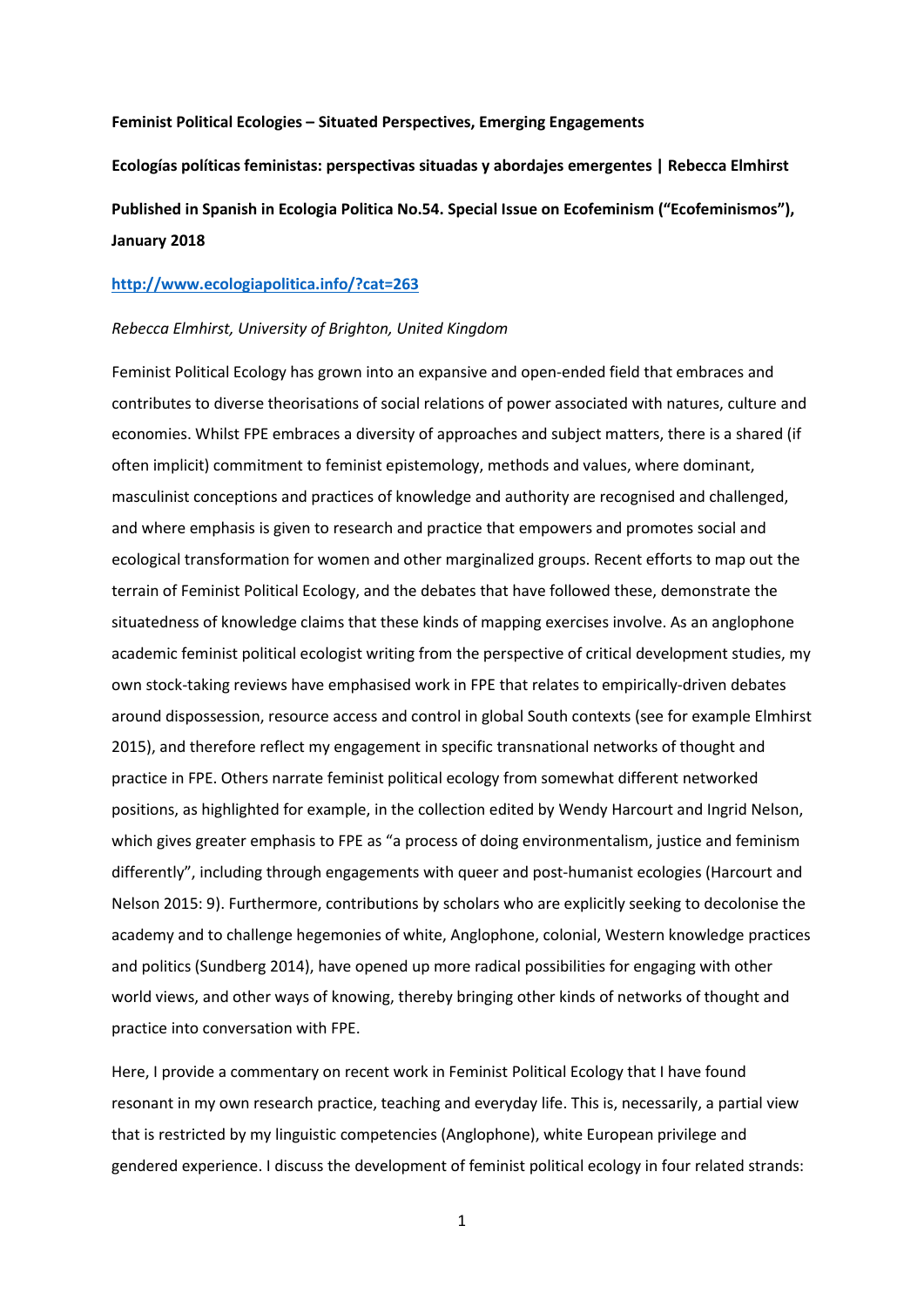(i) FPE and the gender dynamics of resource access and dispossession; (ii) post-humanism, bodies and matter in FPE; (iii) Sufficiency, commoning and a feminist ethics of care; and (iv) decolonial feminist political ecology, with the aim of showing the kinds of questions and concerns that each of these threads raises. For each of these areas, a very rich literature is developing, but here I make reference to a small, illustrative selection of articles which provide entry points to emerging debates.

#### *(i) FPE and the gender dynamics of resource access and dispossession*

To date, much FPE has centred on questions of resource access and control, drawing on political ecology's Marxist heritage and extending it to consider closer scales in which politics play out, i.e., within households and communities. Conceptual weight is given to the ways in which capitalism transforms and produces nature, and as these processes of transformation intersect with gender hierarchies at different scales, patterns of enclosure and marketization are seen to have important gender effects. Such studies seek to illuminate "the crucial role of family authority relations and property relations in structuring the gender division of labour and access to rural resources" such as land and labour (Carney 2004: 316). Work has detailed the gender-specific impacts of ecological change and/or environmental interventions, and how these are shaped by existing household divisions of labour and differing resource rights of men and women. More recently, this kind of work has been taken forward in studies of the gendered impacts of nature's neoliberalization (as showcased in the collection edited by Resurrección and Elmhirst 2008) and has been given added impetus by attention on the gendered impacts of dispossession and land/water grabbing in the global South (Behrman et al. 2012).

A similar line of reasoning is opening up through studies of the gendered impacts of climate change, where FPE is usefully put to work to look not only at how climate change has gender-specific impacts, but also how knowledges, policies and practices that coalesce around climate change adaptation bring gendered effects (Arora-Jonnson 2011). For example, market-based approaches to ameliorating climate change through 'payment for ecosystem services' schemes, which reward resource users for avoiding deforestation, are based on formulations of property rights that may erase pre-existing informal modes of resource access on which women and other marginalized groups depend, thus deepening gender disadvantage in unanticipated ways. A common theme is that men and women hold gender-differentiated interests in the environment and natural resources through their distinctive roles, responsibilities and knowledge within household/family divisions of labour. Gender is thus understood as a critical variable in shaping processes of ecological change and the pursuit of viable livelihoods (Elmhirst and Resurrección 2008: 5).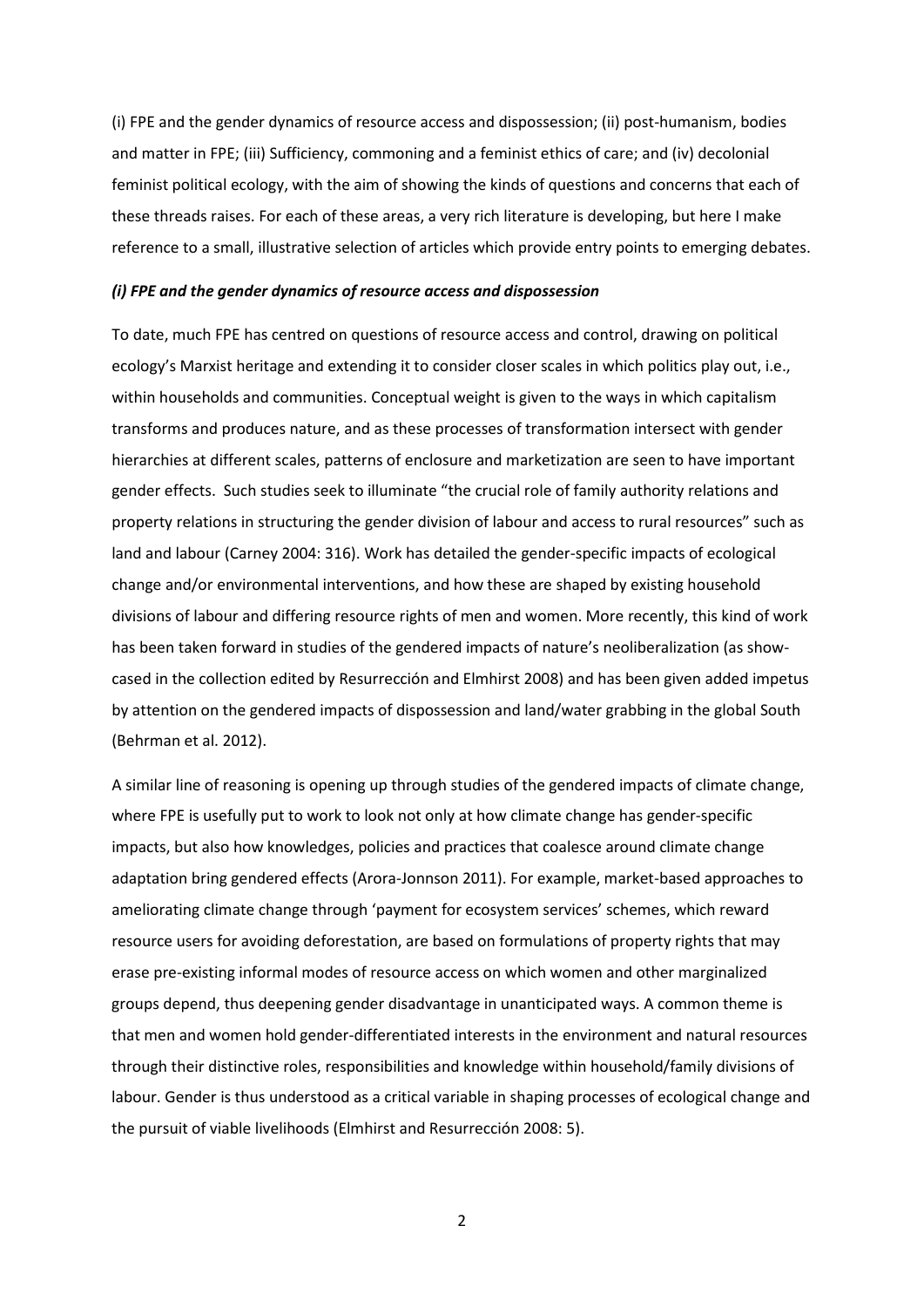This strand of FPE has also considered household and community *gender relations* as a critical and often overlooked site for politics, particularly where environmental interventions have brought about gender conflict within households (and across conjugal partnerships) generating in turn ecological effects. Carney's (2004) work in the Gambia documents the intra-household conflicts that arose following interventions to enhance the productivity of wetlands. Women's customary access to rice land, a key source of income, was undermined by donor-sponsored irrigation schemes and horticultural projects, which also brought new demands by men on female labour, both of which were widely contested within households and communities (Carney 2004).

The importance of gender in family authority structures and conjugal relations in shaping resource access and control is perhaps most clearly seen in settings where the ability to derive benefits from resources is contingent on social relationships that constrain or enable the realisation of such benefits (Ribot and Peluso 2003). In much of South Asia, hierarchical social norms and practices associated with the conjugal partnership place women in a situation of dependence on male kin, who become a central conduit for access to resources (including land, labour and capital), and this creates gender-specific vulnerabilities for those experiencing marital breakdown or widowhood (Agarwal 2003). FPE provides the conceptual tools necessary for revealing intra-household power dynamics of this kind. By problematising the assumed division between public and private spheres, work has shown how gendered discourses and practices associated with national and international policies bleed into the reproductive realm. FPE is linked to a wider critique of the impacts of neoliberalism and marketization in Africa and parts of Southeast Asia where kin or community-based tenure systems are transferred into commoditized and individualized systems of resource tenure, which reduces women's access to land (and water) as community members (Doss et al., 2014; Zwarteveen 2009). Where large scale, transnational investments in land are being made for monocultivated agro-fuels (e.g. palm oil), FPE is developing a critical feminist engagement with such processes and their implications for food security. Further nuance is added with an intersectional analysis of subjectivities (Nightingale, 2011), which, in studies of the expansion of oil palm in Southeast Asia, demonstrates the interplay between gender, ethnicity, age and landscape in shaping the differentiated impacts of and responses to enclosure and commodification of resources (Elmhirst et al. 2017). More than ever, as processes of enclosure and dispossession accelerate and extend across the world, the importance of this kind of analysis lies in how it can highlight differentiated impacts and response, and thus provide the knowledges needed for political interventions that bring justice and empowerment to marginalized groups.

# *(ii) Post-humanist ontologies, bodies and matter*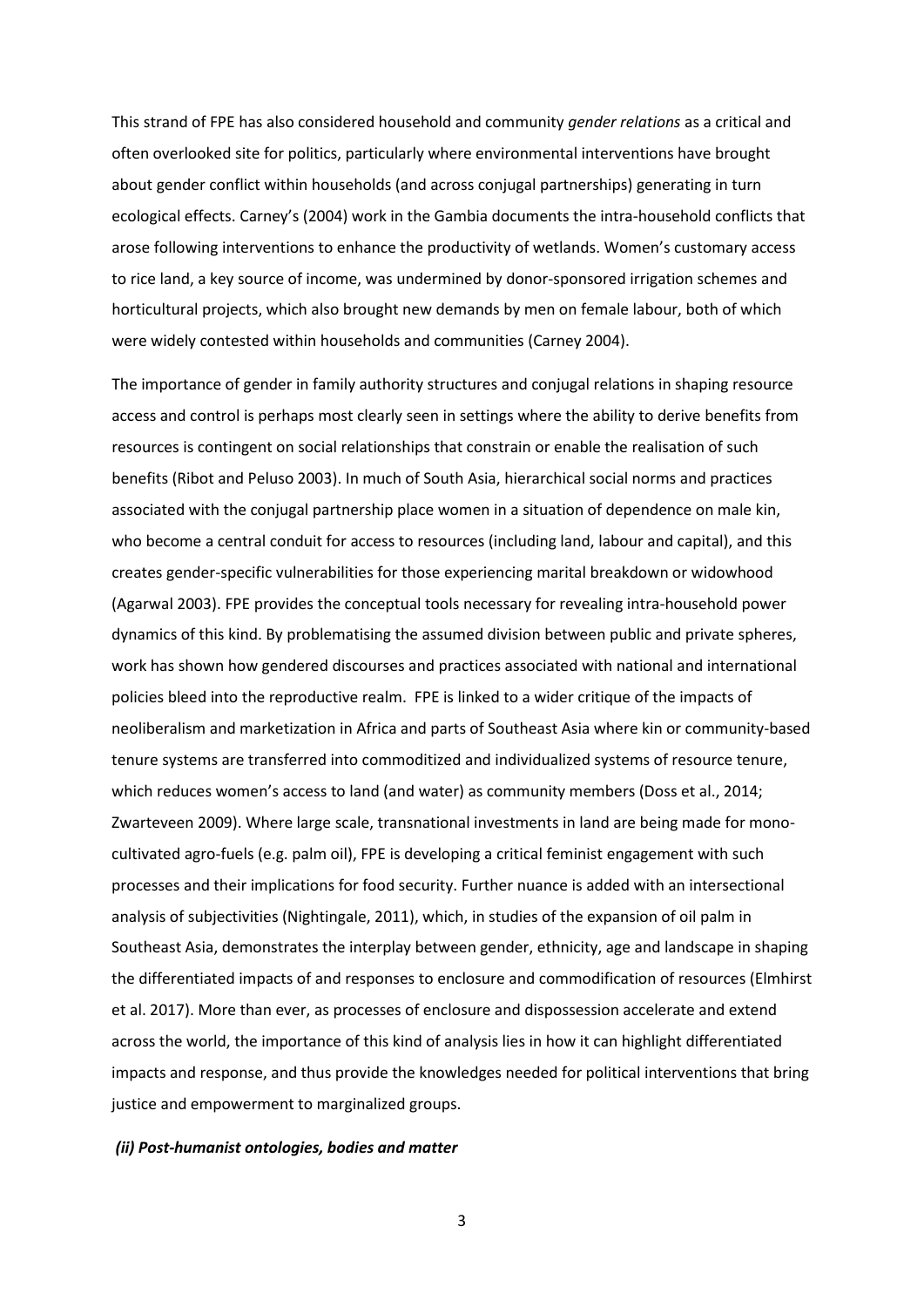Whilst recent FPE has provided a renewed focus on subjectivities in understanding gendered resource access and control, there is also a current of thinking which seeks to reconsider how "nature" is understood, not simply as an objectified backdrop against which social relations are played out, but through a posthumanist relational ontology. Within new material feminism, as explored in the collection edited by Alaimo and Hekman (2008), the modern nature-society dualism is replaced by ontologies that reconceptualise nature and bring into question human dominance over non-human or more-than-human natures. As these ideas take hold, there is a sense in which some of the earlier tenets of ecofeminism are being reworked and reintroduced into FPE, after a long hiatus during which this body of ideas was rejected amidst charges of "essentialism". Instead, a distinction is drawn between essentialism and an "acknowledgment of embodied, material connections with the environment" (Gaard 2011: 42).

An intersectional theoretical approach has been expanded to examine how the experiences of gender, race, ethnicity, class, age and so on often take shape through species-ist ideas of humanness vis-à-vis animality (Hovorka 2012). Drawing inspiration from Donna Haraway's (2004) work on companion species, the focus in this line of work is on the doing and becoming of social identities across species boundaries. Feminist post-humanist thinking is used in an FPE context to consider the ways gender and species hierarchical arrangements work, materially, symbolically and through technologies of security, development and conservation, in a range of diverse settings.

Ideas around a posthumanist relational ontology are also being taken up in what might be described as feminist political ecologies of the body. Such work goes beyond the idea of bounded, interacting bodies to instead consider the flows between and through organisms, and between human and nonhuman natures. Those working in FPE have drawn on this kind of conceptualisation to analyse the metabolic flows associated with food, making important links between the ecologies underpinning neoliberal globalised food systems, production and consumption practices, and the more traditional feminist terrain of gendered bodies (Hayes-Conroy and Hayes-Conroy 2013). The seepages of pollutants and carcinogens across and between human and non-human natures are seen as spatially uneven and associated with racialized and gendered processes of social and spatial marginalisation (Guthman and Mansfield 2013).

An example of this kind of work in FPE concerns analyses of activism and pedagogy around food security, principally amongst relatively marginalized communities in North America, where school garden and cooking programmes have been developed to encourage healthy eating habits in children through hands-on sensory experiences in gardens and kitchens. Hayes-Conroy and Hayes-Conroy (2013) propose a political ecology of the body (PEB), that involves an assessment of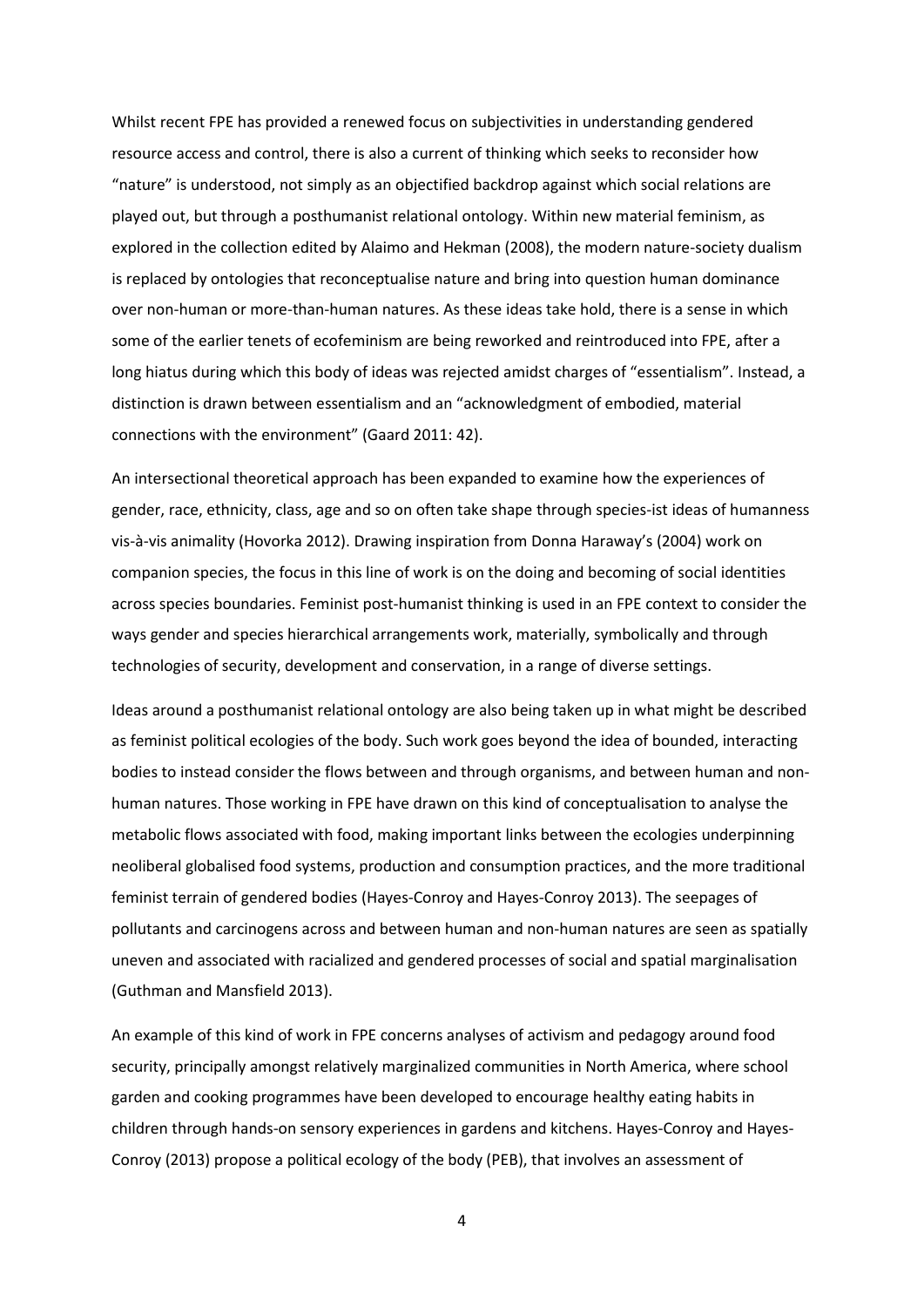structural forces (the political economic forces that produce social inequalities in relation to food access), knowledge production and meaning-making (food and health discourses produced by people and institutions), and a relational ontology (showing the importance of the relationships between social and environmental systems and how these materialise in the affective, emotional dynamics of embodied everyday life). This extension of feminist political ecology into a relational ontology that takes seriously the emotional, affective dimensions of food and eating points to a promising avenue for gender and development work more generally: taking seriously everyday embodied practices and affective/emotive relationships "as processes in and through which broader political economic forces take shape and are constituted" (ibid: 88). This kind of work not only contributes to an embodied FPE centred on linking the intimate to wider scales of analysis, but also connects FPE with work on gender and environmental justice (Tschakert and Machado 2012), thereby inviting promising synergies for future work.

## *(iii) Sufficiency, commoning and a feminist ethics of care*

Also linked in part to a revisiting of ecofeminism, recent work in Feminist Political Ecology has explored how a feminist ethics of care can reimagine a post-capitalist alternative to neoliberal forms of natural resource-based development. Embracing a transnational perspective on environment and development, and the links between production and consumption world-wide, insights from FPE are being used to analyse practices of ethical consumption and cause-related marketing, and to problematize the ways in which such practices constitute the subjectivities of (women) consumers in the North, and human-environment relationships between and across the global North and South. Hawkins (2012) links FPE to studies of ethical consumption to show how cause-related marketing tends to constitute everyday lives in the North as separate from natural environments except through consumption choices. This has the effect of suggesting the market is the only route for caring, and environmentally responsible actions, notions which are presented in highly gendered ways. Within my own FPE collaborations around oil palm, this type of analysis has been useful for revealing the contradictions of commodity activism in the context of palm oil development, where an ethics of care coalesces around nature (represented in images of threatened forests and endangered orang utang), whilst care for dispossessed forest-based communities is elided in the messaging around corporate commitments to sustainable oil palm (Elmhirst et al. 2017).

More radical possibilities for expressing an ethics of care has emerged from FPE engagements with ecofeminism, degrowth and sufficiency narratives and what Wichterich (2015) refers to as a search for good living, secured livelihoods and the 'sustainability of life' (p.83). This reflects an intersection between the care economy, commons and commoning, and a critique of globalized consumption,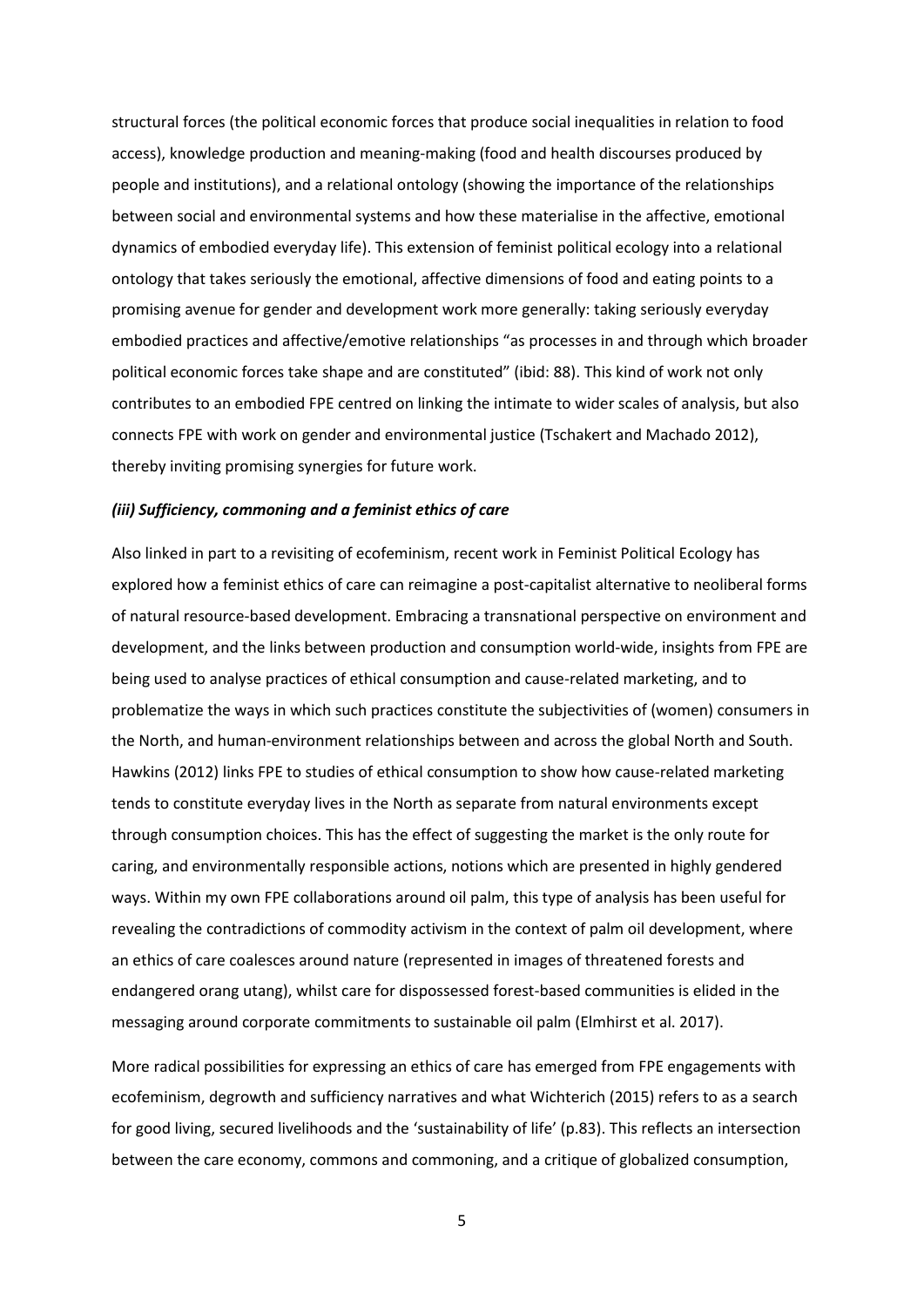and has emerged largely in response to the precarity that has been wrought by capitalist exploitation and austerity politics across the world (see Harcourt and Nelson, 2015). Jarosz, for example, examines the motivations of women farmers involved in community-supported agriculture in the USA and concludes that these are expressive of an "ethics of care" that involves a sense of them nourishing themselves and others, nurturing people and the environment, as part of "an ethical positioning that challenges the processes of privatization, unfettered capital accumulation, competition and discourses of personal responsibility for inequality and poverty, which construct individuals as neoliberal subjects" (Jarosz 2011: 308). Jarosz is careful to avoid an essentialist connection between women and care for the environment and distant others. She suggests that, through their care work in community supported agriculture, the women in her study reveal motivations that are not primarily economic, but rather, are associated with social goals and desires to live a work-life that is satisfying and meaningful.

## *(iv) Decolonial feminist political ecology*

In recent years, FPE has gained also from an engagement with feminist science studies and decolonial theorising, both of which offer the conceptual language for both recognising the situatedness of knowledge claims, and for tackling the kinds of epistemic privilege and authority that exist within Political Ecology (and beyond). These kinds of concerns provided impetus for much earlier iterations of feminist political ecology (e.g. Rocheleau et al., 1995). Decolonial thinking goes beyond a postcolonial provincializing of Western knowledges and instead encourages re-thinking the world from Latin America, from Africa, from Indigenous places, and from the marginalized academia in the global South (Radcliffe, 2017:329) in order to challenge universalizing claims that subordinate other ways of knowing.

Two related strands are surfacing within this theme. First, there has been a critical response to the ways post-humanist political ecology theory, with its emphasis on more-than-human agency, has lacked reflexive consideration of Anglo-American authorial privilege, and thus not recognised other ways of knowing, particularly those associated with indigenous world views (Sundberg, 2014). Many indigenous perspectives are relevant to ontological questions about nature and culture. For example, Kim Tallbear (2011) draws attention to the potential points of connection between the languages of post-humanist political ecologies and what have been referred to as American Indian metaphysics, or, more appropriately, the ontologies of Dakota/Lakota peoples (see also Collard et al., 2017).

Secondly, feminist political ecologists are embracing a decolonised environmental politics. In white settler contexts, such politics reverberate around indigenous struggles for sovereignty, and are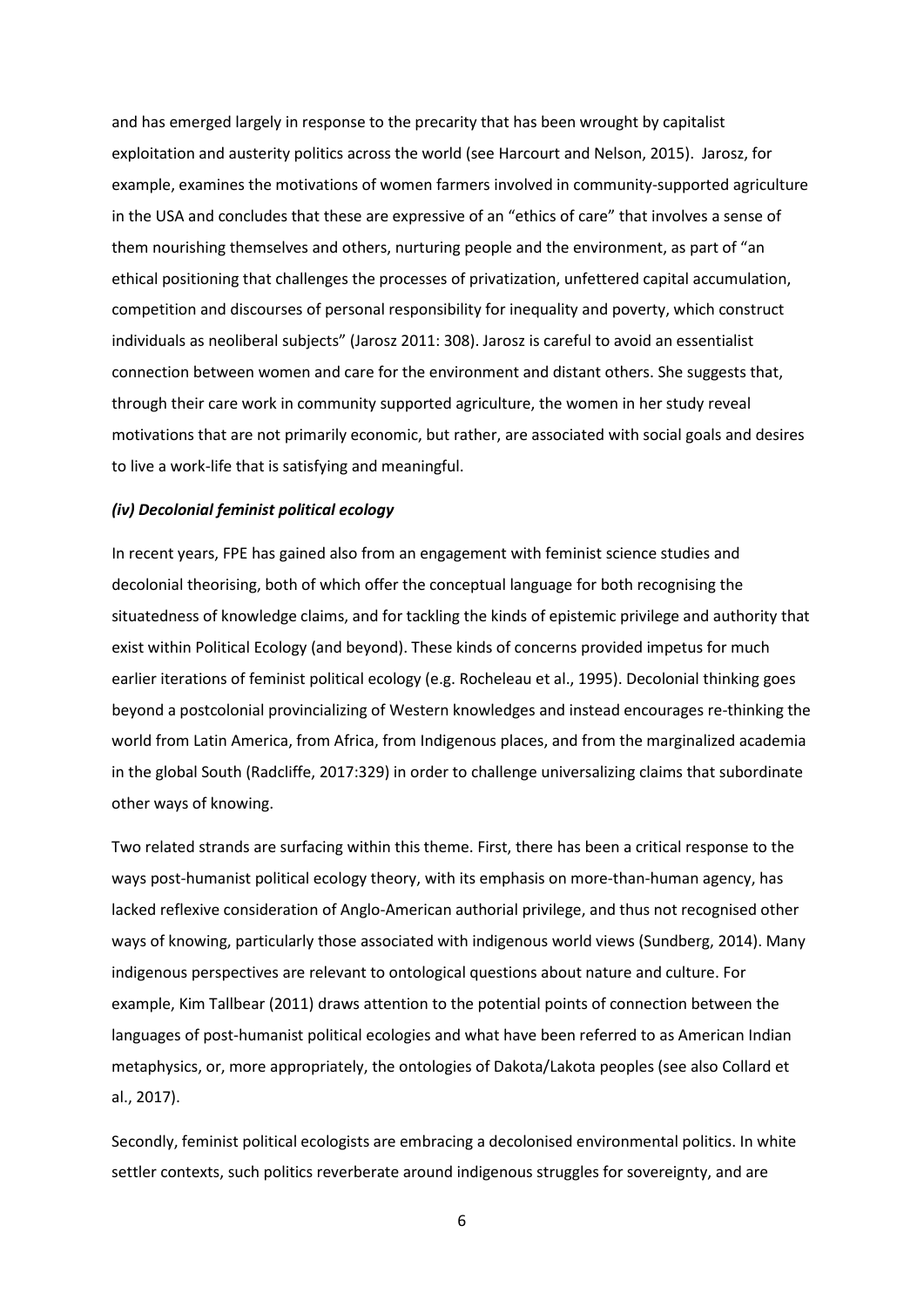manifest in various environmental justice struggles, for example, the climate activism of the group Idle No More in Canada (Di Chiro 2015). For some FPE scholar-activists, decolonising feminist political ecology means working collaboratively, or as Sundberg puts it, 'walking with differently situated others in intersecting, yet distinct and unequally constituted struggles' (Sundberg 2014: 123). FPE scholars acknowledge that this is a solidarity beset with complex power relations, and examples in practice are rare. Di Chiro provides a fascinating examination of linking FPE environmental justice research, teaching and new forms of expression to "dance a new world into being" Di Chiro 2015: 221), whilst Tallbear outlines her own feminist-indigenous approach to inquiry (Tallbear 2014). There is much to be inspired by, and signs that other ways of doing feminist political ecology are emerging through the topological links between differently situated feministenvironmentalist scholar-activists.

### *Conclusion*

FPE in all its iterations begins from the premise that environmental change is not a neutral process amenable to technical management but rather, arises through political processes. FPE directs attention to various forms of political agency that arise from complex subjectivities (gender, race, class, sexuality), including those of academics, policy makers, practitioners and activists. By providing the tools for a nuanced and reflexive analysis of these political agencies, FPE offers a way past policy approaches commonly associated with gender and development in environmental contexts that foist ecological care upon those already burdened and disempowered women.

As a policy arena the environment is always subject to struggles around divergent and competing objectives, and FPE research can be used to legitimate courses of action far removed from the intentions of the researcher. Closing the gap between academics, policy makers and activists has been one approach to mitigate this risk: as explored earlier, a hallmark of recent FPE work is its commitment to collaborations with other engaged people that span the worlds of academia, policy, practice and activism, where a feminist perspective requires self-reflexivity, an openness to multiple truths and more marginalized voices, and where feminist ethics guide everyday practices of research, engagement and "impact". Many important avenues that align with what Braidotti (2009) has described as 'affirmative politics' are currently being explored through new feminist political ecologies: the themes covered here are just part of a continued flowering of this revitalized and important realm of transformative debate, politics and praxis.

### *References*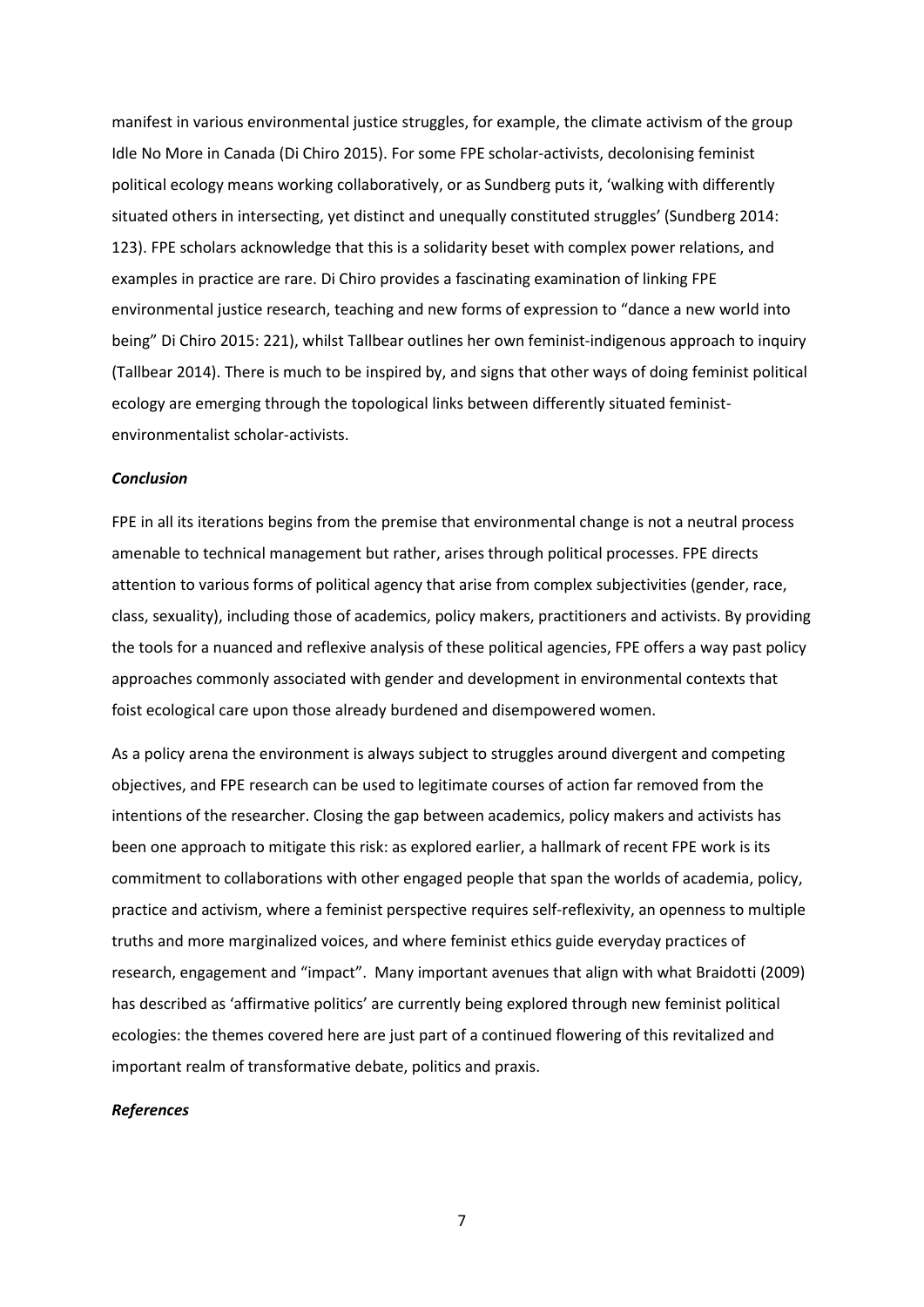Ahlers, R. and Zwarteveen, M. (2009) "The water question in feminism: water control and gender inequities in a neo-liberal era." *Gender, Place and Culture*, vol. 16, no. 4: 409-426.

Alaimo, S. and Hekman, S. (eds.) (2008) *Material Feminisms*. Bloomington: Indiana University Press.

Arora-Jonsson, S. (2011). "Virtue and vulnerability: discourses on women, gender and climate change." *Global Environmental Change,* vol. 21, no.2: 744–751.

Behrman, J., Meinzen-Dick, R., and Quisumbing, A. (2012) "The gender implications of large-scale land deals." *Journal of Peasant Studies,* vol. 39, no. 1: 49-79.

Braidotti, R. (2009) "On putting the active back in to activism," *New Formations,* vol, 68, no. 3: 42- 57.

Carney, J. (2004) "Gender conflict in Gambian wetlands," in Peet, R. and Watts, M. (eds.) *Liberation Ecologies: environment, development, social movements*. Second edition. London: Routledge, pp. 316-336.

Collard, R., Dempsey, J. and Sundberg, J. (2015) A Manifesto for Abundant Futures, *Annals of the Association of American Geographers*, 105 (2): 322-330.

Di Chiro, G. (2015) A new spelling of sustainability: engaging feminist-environmental justice theory and practice. In Harcourt, W. and Nelson, I. (eds.) *Practising Feminist Political Ecologies: Moving Beyond the Green Economy*. London: Zed Books, pp. 211-237.

Doss, C., Summerfield, G. and Tsikata, D. (2014) "Land, gender, and food security." *Feminist Economics,* vol. 20, no.1: 1-23.

Elmhirst, R. (2015). Feminist political ecology. In Perrault, T., Bridge, G. and McCarthy, J. (eds). *Routledge Handbook of Political Ecology*. London: Routledge, pp. 519–530.

Elmhirst, R. Siscawati, M., Sijapati Basnett, B. and Ekowati, D. (2017): Gender and generation in engagements with oil palm in East Kalimantan, Indonesia: insights from feminist political ecology, *The Journal of Peasant Studies*, DOI: 10.1080/03066150.2017.1337002

Gaard, G. (2011) "Ecofeminism revisited: rejecting essentialism and re-placing species in a material feminist environmentalism," *Feminist Formations*, vol. 23, no. 2: 26-53.

Guthman, J., and Mansfield, B. (2013). The implications of environmental epigenetics: A new direction for geographic inquiry on health, space, and nature-society relations. *Progress in Human Geography*, *37*(4), 486-504.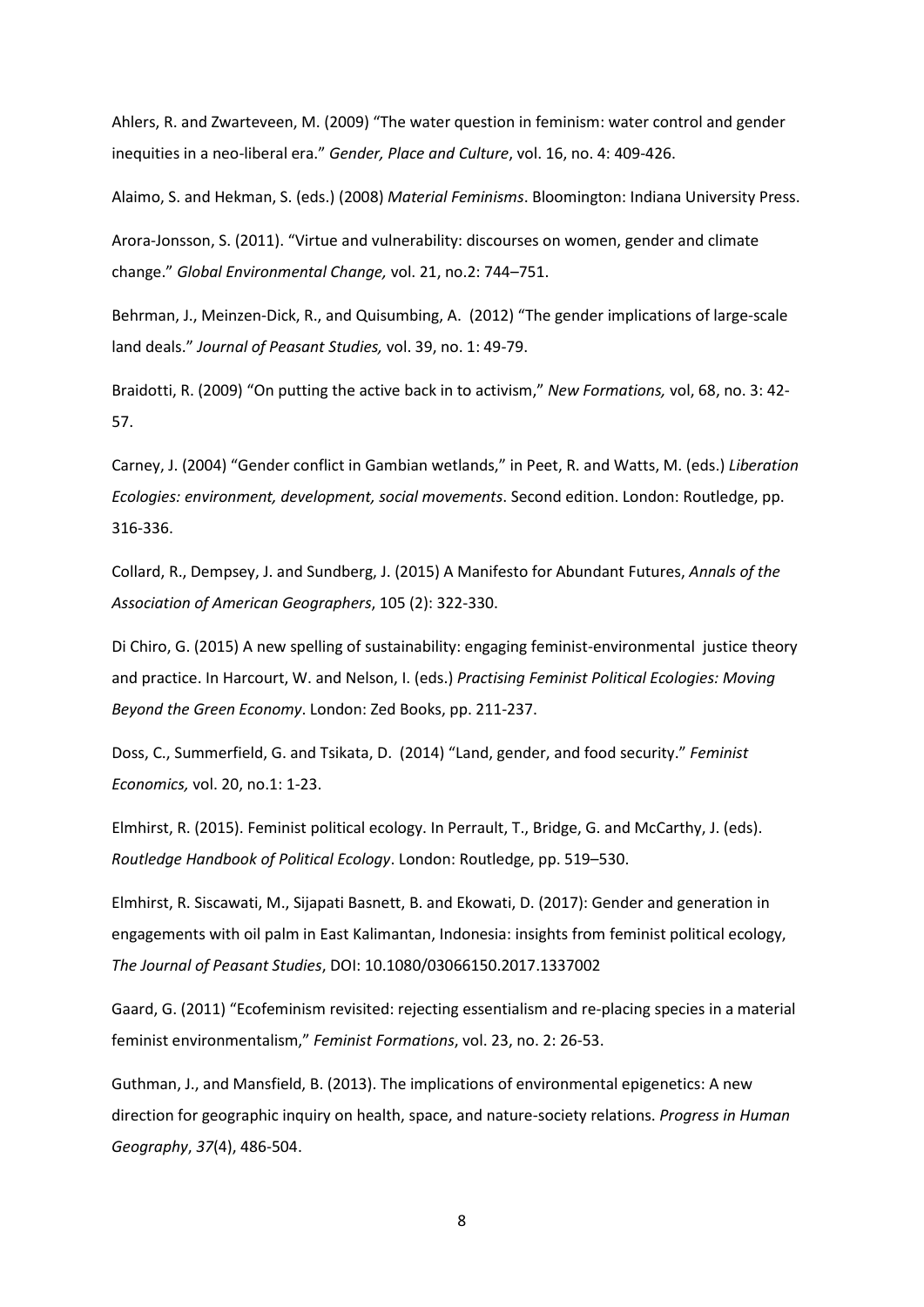Haraway, D.J. (2008) *When Species Meet*. Minneapolis, MN: University of Minnesota Press.

Harcourt, W. and Nelson, I. (2015) Introduction: are we 'green' yet? And the violence of asking such a question. In Harcourt, W. and Nelson, I. (eds.) *Practising Feminist Political Ecologies: Moving Beyond the Green Economy*. London: Zed Books, pp 1-28.

Hawkins, R. (2012) "Shopping to save lives: Gender and environment theories meet ethical consumption." *Geoforum,* vol. 43: 750–759

Hayes-Conroy, J. and Hayes-Conroy, A. (2013) "Veggies and visceralities: a political ecology of food and feeling," *Emotion, Space and Society*, 6: 81-90.

Hovorka, A. (2012) "Women/chickens vs men/cattle: insights on gender-species intersectionality," *Geoforum* vol. 43: 875-884.

Nightingale, A. (2011) "Bounding difference: intersectionality and the material production of gender, caste, class and environment in Nepal," *Geoforum* vol. 42: 153–162.

Radcliffe, S. A. (2017). Decolonising geographical knowledges. *Transactions of the Institute of British Geographers*, *42*(3), 329-333.

Resurrección, B.P. and Elmhirst, R. (eds.) *Gender and Natural Resource Management: livelihoods, mobility and interventions*. London: Earthscan, Ottawa: IDRC, and Singapore: ISEAS Publications.

Ribot, J. and Peluso, N.L. (2003) "A theory of access." *Rural Sociology,* vol. 68, no.2: 153-181.

Rocheleau, D., Thomas-Slayter, B., Wangari, E. (eds.) (1996) *Feminist Political Ecology: global issues and local experiences.* London: Routledge.

Sundberg, J. (2014). "Decolonizing posthumanist geographies." *cultural geographies* 21 (1): 33-47.

TallBear, K. (2011) "Why Interspecies Thinking Needs Indigenous Standpoints." Theorizing the Contemporary, *Cultural Anthropology* website, April 24, 2011. [https://culanth.org/fieldsights/260](https://culanth.org/fieldsights/260-why-interspecies-thinking-needs-indigenous-standpoints) [why-interspecies-thinking-needs-indigenous-standpoints.](https://culanth.org/fieldsights/260-why-interspecies-thinking-needs-indigenous-standpoints) [accessed 23/10/17]

TallBear, K. (2014). Standing with and speaking as faith: A feminist indigenous approach to inquiry [Research note]. *Journal of Research Practice*, *10*(2), Article N17. Retrieved from <http://jrp.icaap.org/index.php/jrp/article/view/405/371> [accessed 23/10/17]

Tschakert, P. and Machado, M. (2012) "Gender justice and rights in climate change adaptation: opportunities and pitfalls*." Ethics and Social Welfare,* vol. 6, no.3: 275–289.